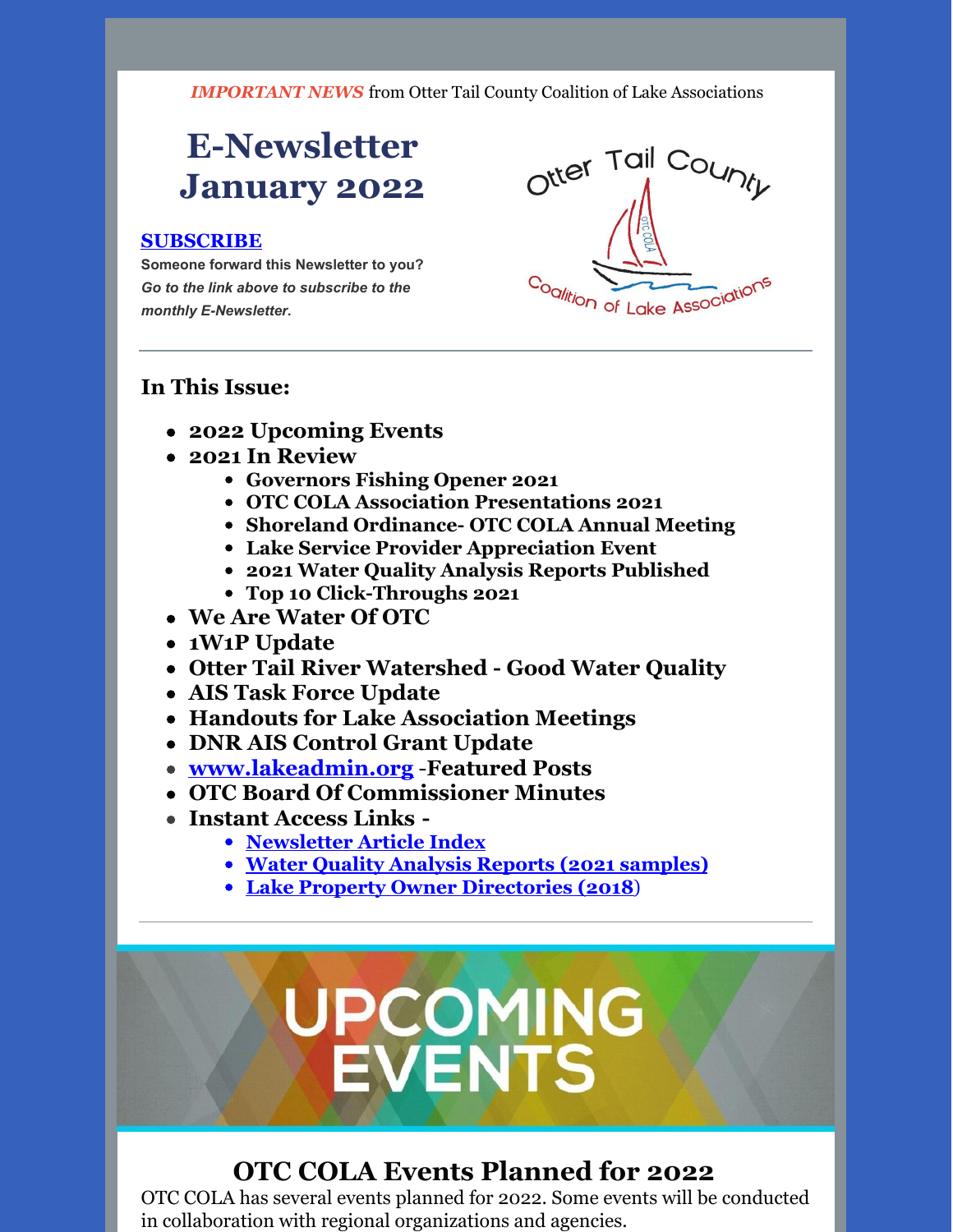- March 12, 2022, Stewardship cleanup activity at West Battle Lake as a function of the We Are Water Exhibit taking place August 18, 2022 to October 10, 2022.
- June 9, 2022. MN Aquatic Invasive Species Research Center (MAISRC) Conference, MN State, Detroit Lakes, MN.
- July 11, 2022, Starry Stonewort Field Trip to Lake Koronis
- Return to Otter Tail County Lake Property Owner meetings, Otter Tail Community Center, April, May, August (Annual Meeting), September.

Current updates will be published in the future OTC COLA E-Newsletters.

#### **John Kruse, OTC COLA [Administrative](mailto:otccola2@gmail.com) Assistant**





# **Governors Fishing Opener 2021**

May 24, 2021–Otter Tail County, MN-The 73rd Governor's Fishing Opener helped kick-off the summer tourism season in Minnesota by celebrating Otter Tail County's many diverse outdoor recreation opportunities, welcoming communities and numerous lakes. Guests from all over Minnesota supported local lodging, restaurants, local businesses and fished the numerous lakes. The event has earned significant media attention to area communities, businesses, and outdoor recreation offerings. **[MORE](https://drive.google.com/file/d/1XhbjW8Yj1YwRaIWNggeq_zwlJQ037qag/view?usp=sharing)**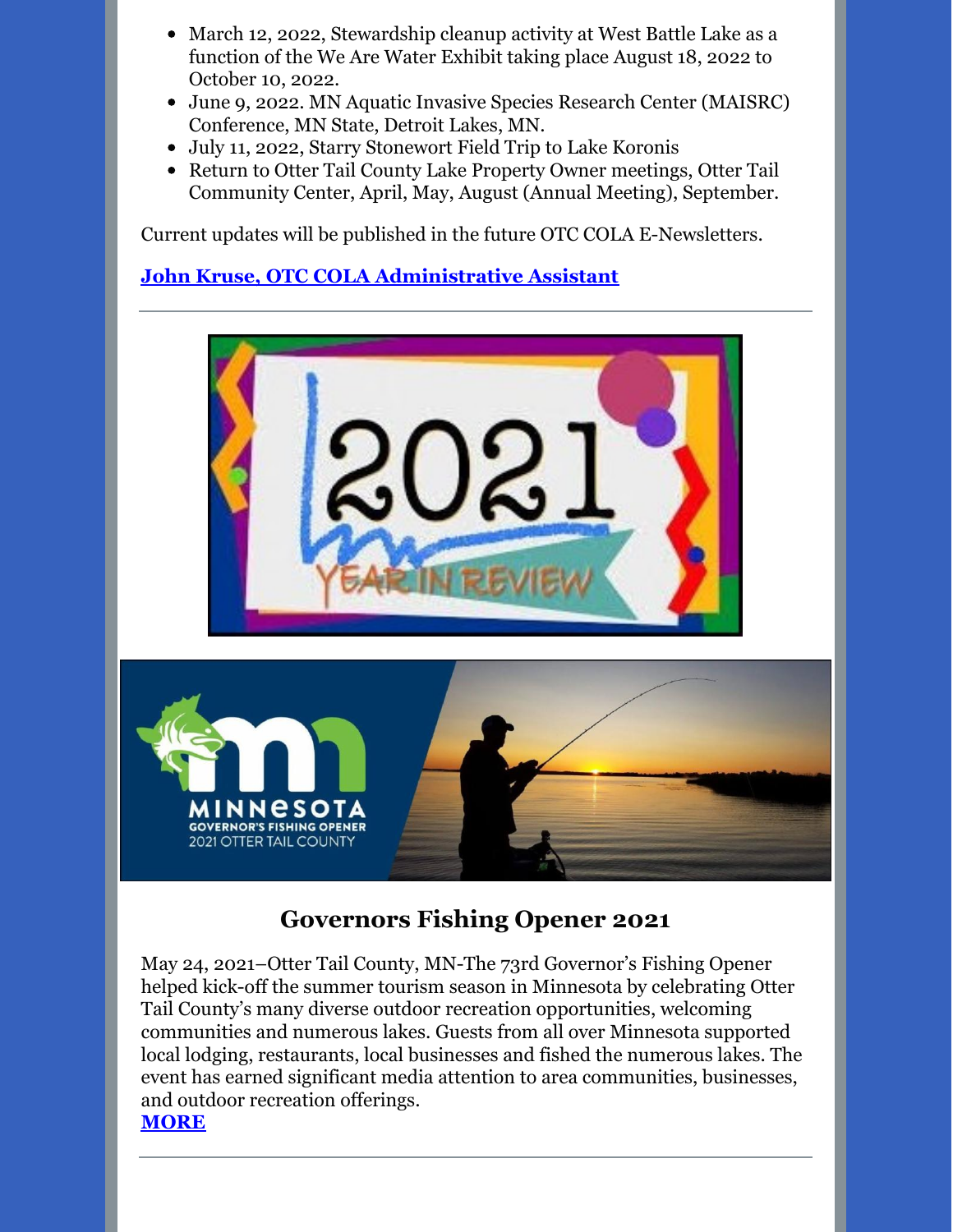

#### **COLA Presentations In 2021**

In April 2021 Invitations were sent to all OTC COLA Members for informational presentations to be made at their Annual Meetings. The invitations were sent to available contacts registered with COLA. Six responses were received with only one late arrival not able to be accommodated because of a scheduling conflict. Presentations were made to Round Lake on June 19, Lake Seven on June 26, Bass Lake Underwood on July 10, Pelican Lakes on July 24 and Stuart Lake on August 14.

The presentations included information about OTC COLA highlighting the numerous benefits of the organization; including sponsorship of the over twenty-year water quality analysis program. Also included in the presentation was information on the new OTC Shoreland Management Ordinance.

Go **[HERE](https://drive.google.com/file/d/10K7WvXpz0Aeyz_C0XM1xf3skomZ4cZEE/view?usp=sharing)** for the interactive slideshow used in the presentations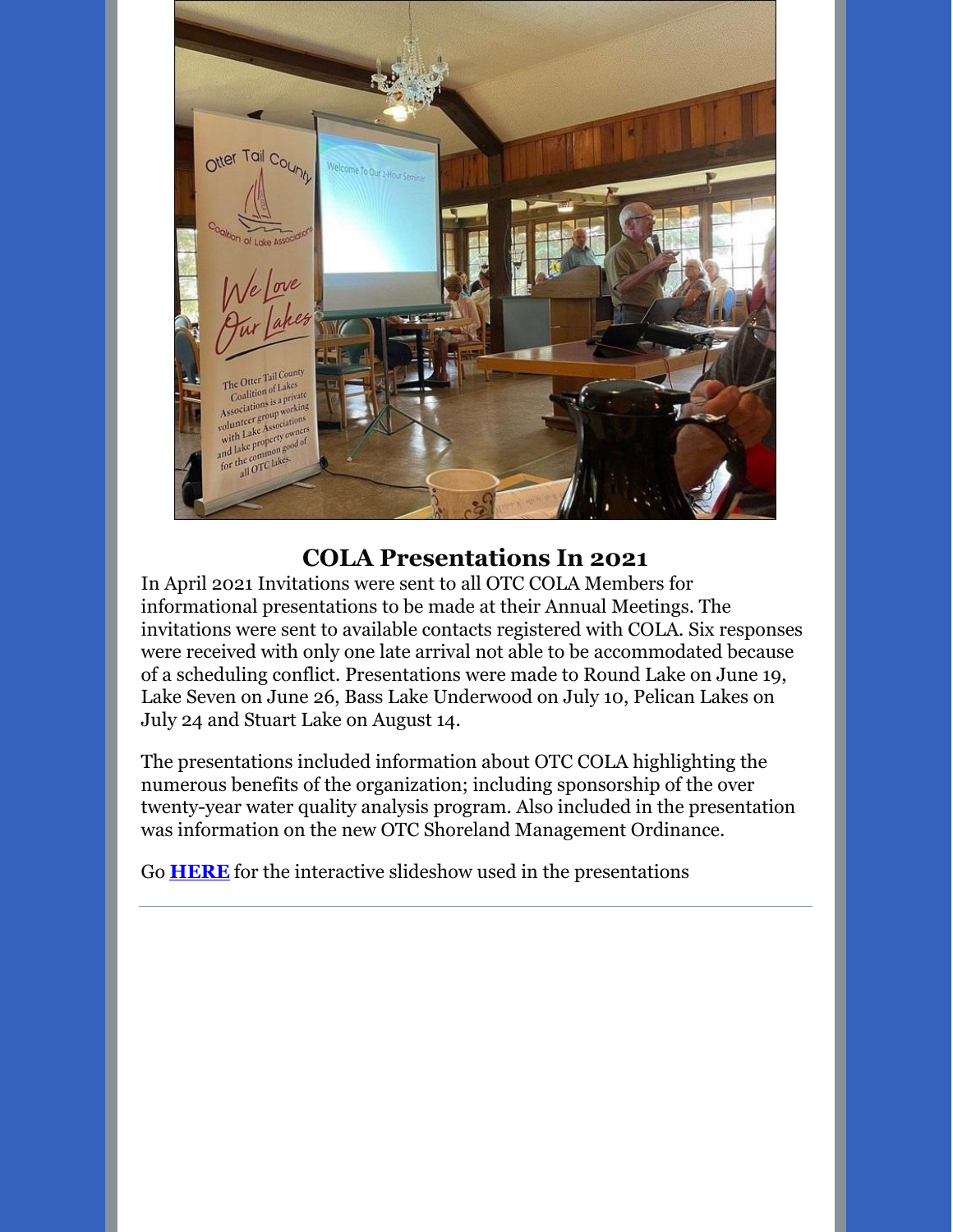

# **New OTC Shoreland Ordinance Revisions Discussed at OTC COLA Annual Meeting**

The Annual Meeting for the Otter Tail Coalition of Lake Associations (OTC COLA) was held at the Ottertail Community Center in Ottertail, MN on August 19, 2021. The featured speaker was Chris LeClair, Otter Tail County Director, Land &Resource Management. Chris presented a detailed analysis of the Shoreland Management Ordinance Revisions adopted by the Otter Tail County Commission on June 22, 2021; effective July 1, 2021.

**Chris [LeClair](mailto:cleclair@co.ottertail.mn.us),** OTC Shoreland & Resource Director

**[Shoreland](https://drive.google.com/file/d/1GGVSBDjSsNEz89Z1N_vsRBquDS-de8nv/view?usp=sharing) Revision Slideshow**

**[MORE](https://ottertailcountycola.org/wp-content/uploads/2021/08/New-OTC-Shoreland-Revisions.pdf)**



# **OTC COLA And OTC AIS Task Force Co-Host Lake Service Provider Appreciation Event**

On October 27, 2021 lake service providers in our region were recognized for their contribution to helping combat the spread of Aquatic Invasive Species (AIS). The event was led by Spencer McGrew, Aquatic Invasive Species Specialist with Otter Tail County's AIS Task Force. The guest speaker was Meg Duhr, Outreach Specialist with the Aquatic Invasive Species Research Center,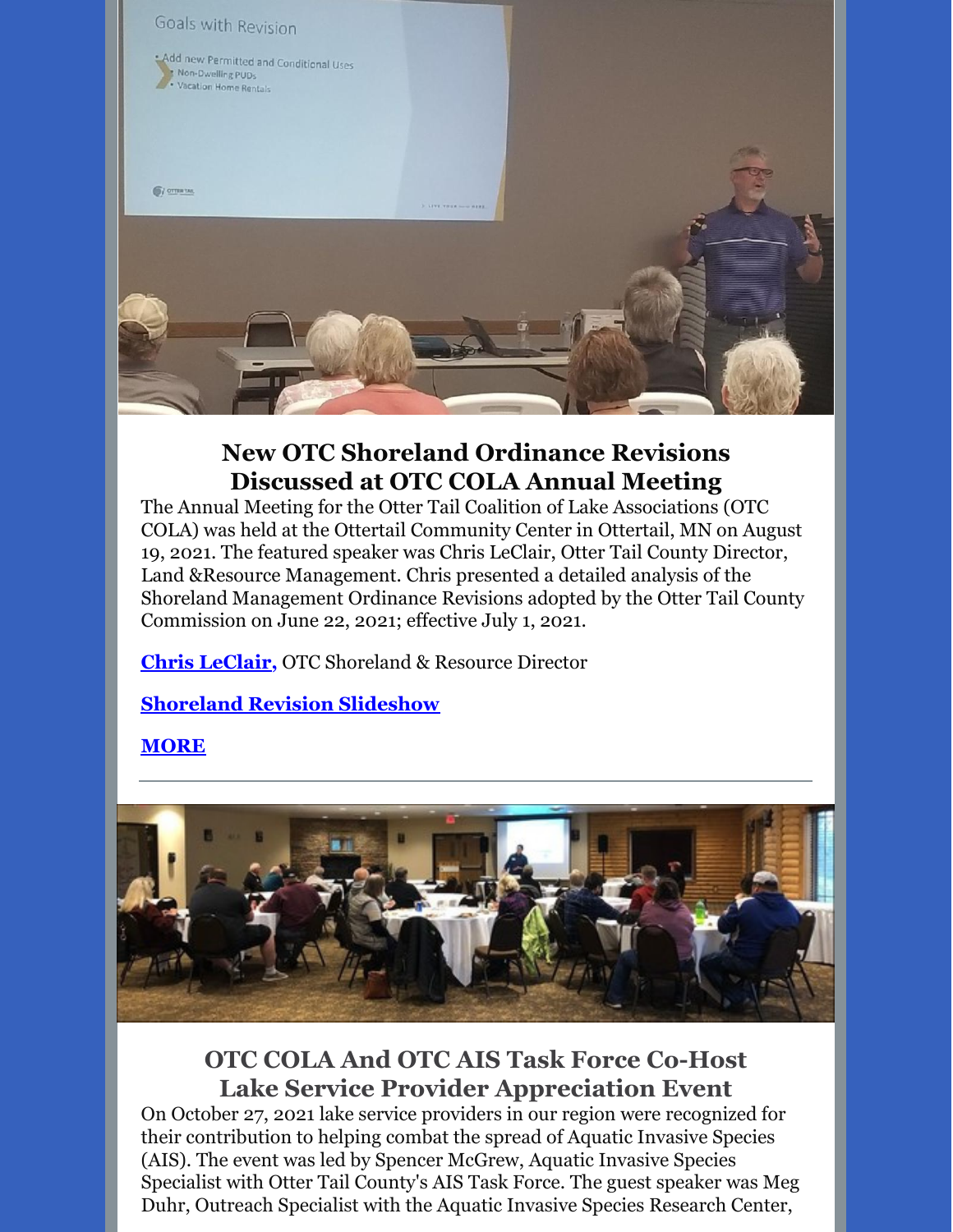University of Minnesota. Her topic was sharing exciting developments and systems that help lake users do the right thing to prevent the spread of AIS.

| Lake / Site                       | Year | <b>Phosphorus Ave</b> | Chlorophyll a Ave | Secchi Ft | <b>TSI Ave</b> |
|-----------------------------------|------|-----------------------|-------------------|-----------|----------------|
| First Silver 56-0302-01 201       | 2012 | 21.6                  | 6.2               | 10.3      | 46.4           |
|                                   | 2013 | 19.0                  | 5.4               | 10.9      | 45.2           |
|                                   | 2014 | 17.3                  | 4.0               | 10.5      | 44.3           |
|                                   | 2015 | 20.6                  | 5.2               | 12.2      | 44.8           |
|                                   | 2016 | 23.0                  | 4.5               | 9.7       | 45.8           |
|                                   | 2017 | 17.4                  | 4.2               | 11.4      | 42.8           |
|                                   | 2018 | 13.8                  | 3.4               | 10.8      | 41.8           |
|                                   | 2019 | 15.0                  | 4.2               | 12.9      | 42.0           |
|                                   | 2020 | 17.6                  | 7.1               | 10.4      | 45.4           |
|                                   | 2021 | 14.2                  | 3.4               | 12.9      | 41.4           |
| First Silver 56-0302-01 201 Total |      | 18.0                  | 4.8               | 11.2      | 44.0           |
|                                   |      |                       |                   |           |                |

#### **2021 Water Quality Analysis E-Reports Are Published!**

The 2021 OTC COLA water quality sampling and analysis program has provided valuable data to lake property owners for over 20 years. 49 OTC COLA Members participated in the program. 60 Otter Tail County lakes were included in the program covering over 70% of Otter Tail County lake acreage. 136 volunteers from the lakes were an important component of the program collecting samples from 68 sites and ensuring that the samples were delivered to RMB Laboratories (RMB) in Detroit Lakes, MN. New report features were added in the 2021 reports. The 2021 program was administered and coordinated by Jeff Vansteenburg, OTC COLA Environment Director,

#### **[MORE](https://drive.google.com/file/d/19cfNqvw27VFAY0o6E9sj_-QTkNHsjFsI/view?usp=sharing)**

#### **Water Quality [Analysis](https://drive.google.com/drive/folders/1oA6fyrRi-Y3ivybRbmdV946LQXNbcm68?usp=sharing) Reports 2021**

# **Top 10 2021 OTC COLA E-Newsletter Click-Throughs**

Click-Throughs occur when readers click on the MORE or other links to read more about an article. It is often an indication of what is interesting to readers.

#### **Here are the Top Ten for 2021**

- 1. Water Quality Analysis Reports for 2020 and 2021 (Links in every issue)
- 2. Property Owner Directories (Links in every issue)
- 3. OTC Shoreland Ordinance Revisions produced by Chris LeClair
- 4. Sheephead fish eat Zebra Mussels (Jul 2021)
- 5. Power Loading Boats (Apr 2021)
- 6. OTC Vacation Home Rentals (Jul 2021)
- 7. Ice Fishing Onslaught (Jan 2021)
- 8. OTC COLA E-Newsletter Index (Links in every issue)
- 9. Governors Fishing Opener boat raffle
- 10. West Battle Lake Pontoon Loading (Sep 2021)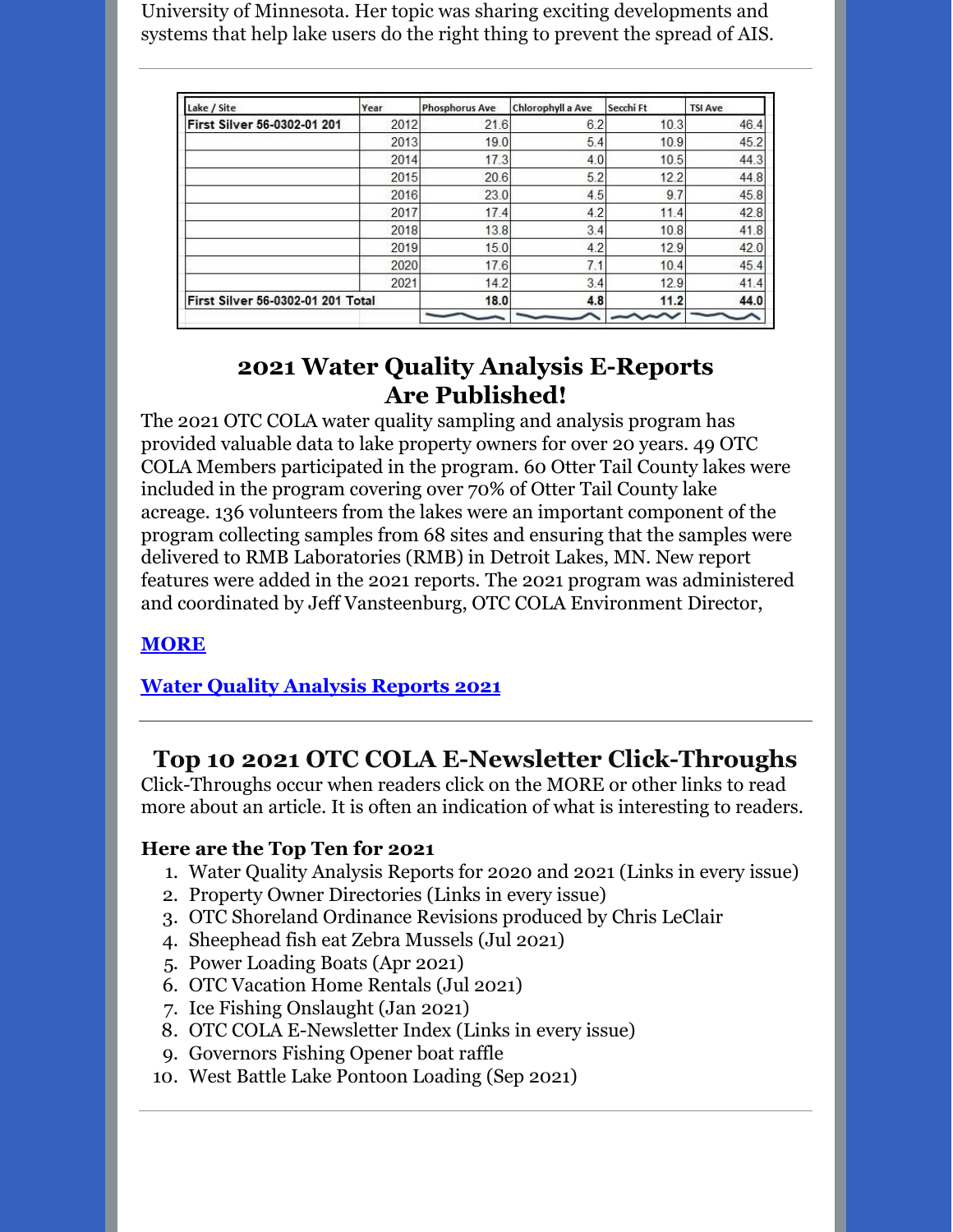

## **'We Are Water' Of Otter Tail County Would Like To Hear Your Connection To H2O**

*[Author:](https://pelicanrapidspress.com/) Pelican Rapids Press*

Otter Tail County is hosting a project called We Are Water MN. The traveling exhibit is presented in collaboration with the Minnesota Humanities Center. The goal of the community engagement initiative is to work together to connect, engage and educate each other about Minnesotans' relationships to water by sharing multiple perspectives.

#### **[MORE](https://drive.google.com/file/d/10ZIRef4hiKIRqmnATTmgtbAKWSiJCCQa/view?usp=sharing)**

#### **We Are Water Press [Release](https://drive.google.com/file/d/11QYvQrbgXf5CUQg7kec_GRWCRyOdAVGs/view?usp=sharing)**

# **1W1P Update**

One Watershed, One Plan is a program sponsored by Board of Water and Soil Resources (BWSR) for locals to write a water plan on a watershed boundary. Traditionally, these plans have been written based on county boundaries but we are moving away from that model to ones based on watersheds. This is a beneficial changes that should help plans be more cohesive and impactful. We'll look at all the issues and protection needs in a watershed and prioritize them. We'll create goals to restore and protect the most important water bodies. Local governments, counties; SWCDs; and watershed districts, will adopt these plans after the Board of Water and Soil Resources (BWSR) and other state agencies review the plans.

#### **[MORE](https://drive.google.com/file/d/1Rw5KRf0GSrWFg2pT6bJ64uewAgISsEXS/view?usp=sharing)**

**Ben [Underhill](mailto:ben.underhill@eot.mn.us)**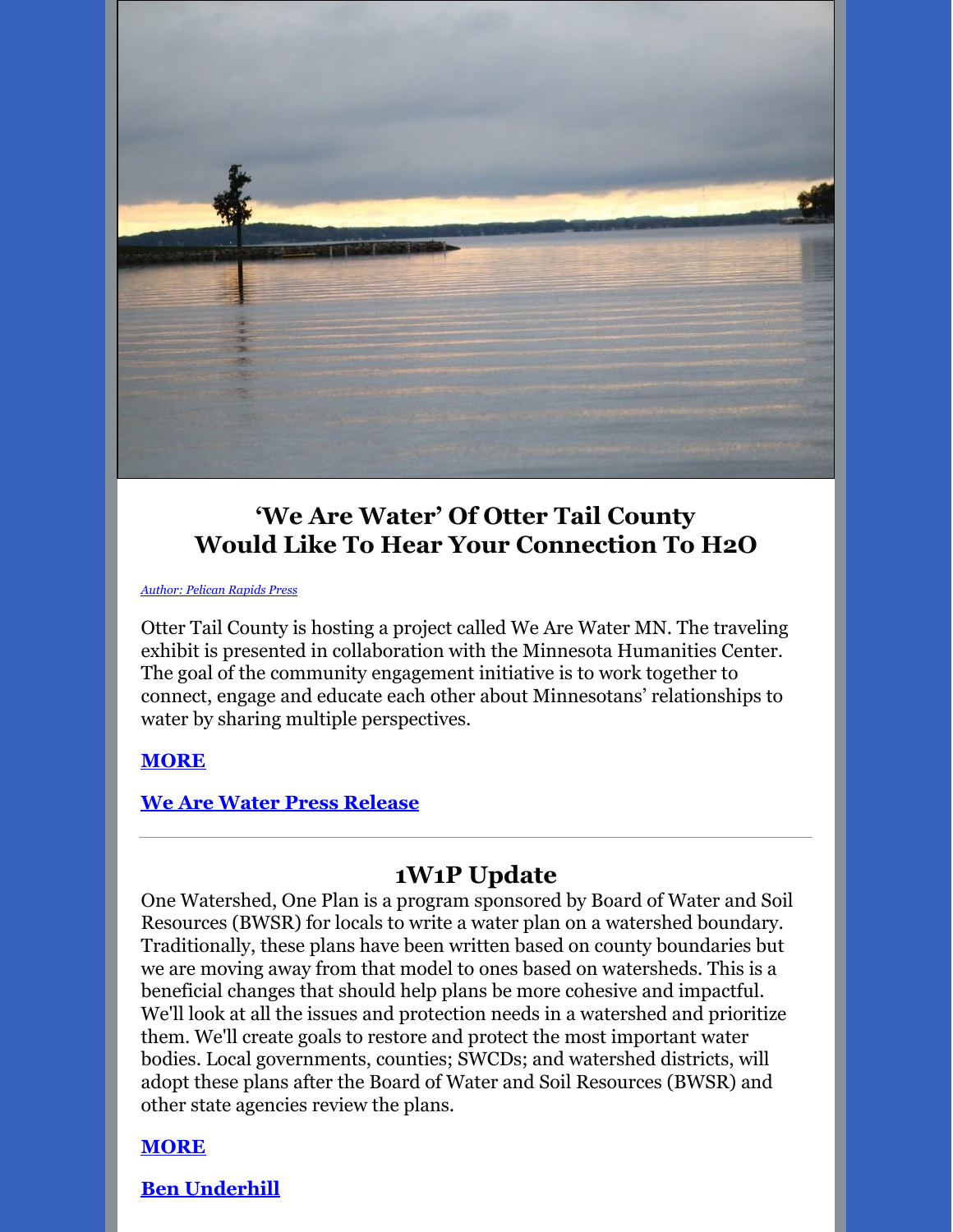# **Otter Tail River Watershed Generally Good Water Quality**

#### *[Author:](https://pelicanrapidspress.com/) Pelican Rapids Press*

Among numerous impaired waters in the Red River Basin, the Otter Tail River Watershed stands out for its generally good water quality. Pollutant levels are low due to geography, significant amounts of undeveloped land, and actions taken by landowners and local partners.

#### **[MORE](https://drive.google.com/file/d/1NcL8PCApFeVMR8KJN-NNKgH6f-7r5Pps/view?usp=sharing)**



# **OTC AIS Task Force Update January 2022**

- Hiring watercraft inspectors begins in February
- MAISRC event, Detroit Lakes, MN, June 9, 2022
- Watercraft self-service rinse stations program expanded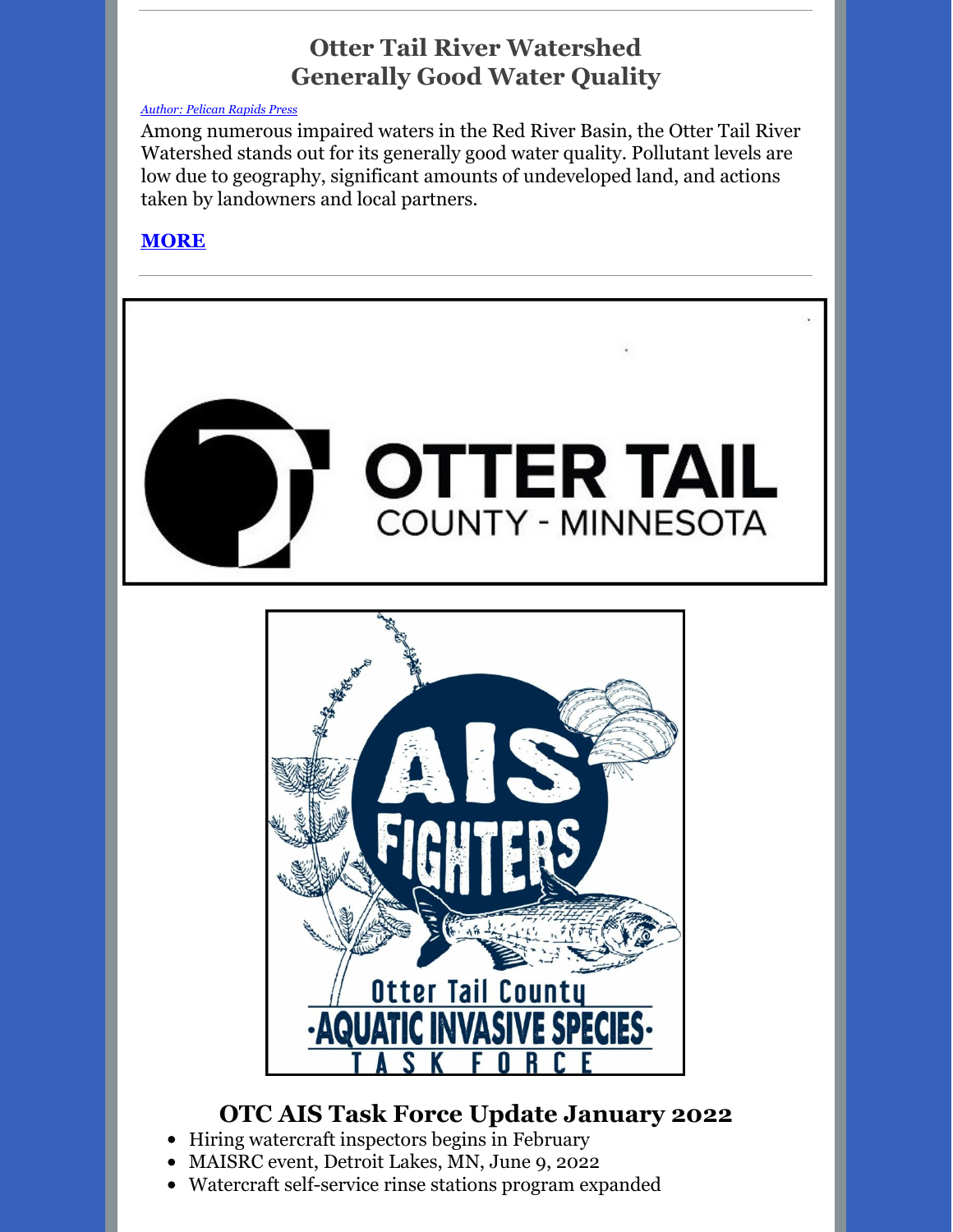## **Handouts for your Lake Association Meetings**

OTC COLA has received requests from Lake Associations for materials to be handed out at Association meetings or other events this summer. OTC COLA and the OTC AIS Task Force have numerous items of 4-color glossy handouts available at no cost. We will be assembling packages of updated and new materials. Lake Associations are invited to submit requests for these packages for distribution. Please send an email to **otccola2@gmail.com** including the name and email address of the Association contact person and the estimated quantity of handouts being requested. Below are samples of items to be included. More items are being produced at this time.

**Aquatic Invasive Species [Identification](https://drive.google.com/file/d/1aUWzicgGG6baz8JKgs03DhLdllWbyI6_/view?usp=sharing) Card**

**OTC COLA [Membership](https://drive.google.com/file/d/1tXrr7qPbdu57FgRruJJMFV2ord41bZ6c/view?usp=sharing) Brochure**

**John [Kruse](mailto:otccola2@gmail.com)**, OTC COLA Administrative Assistant

# **MAY DEPARTMENT OF NATURAL RESOURCES**

# **2022 AIS Control Grant Program Update**

An update regarding the 2022 AIS Control Grant program has been released by Jake Walsh, DNR AIS Research & Grants Coordinator. The purpose of the update is for notification of changes to the program and to provide my contact information for any questions applicants may have as plans are forned for AIS control projects for 2022. More [information](https://www.dnr.state.mn.us/grants/aquatic_invasive/control-projects.html) has been posted to the AIS Control Grant Program Webpage.

#### **[MORE](https://drive.google.com/file/d/15eP7_0OzgDJ-DK1NEpMdhlSYXR46dgQT/view?usp=sharing)**

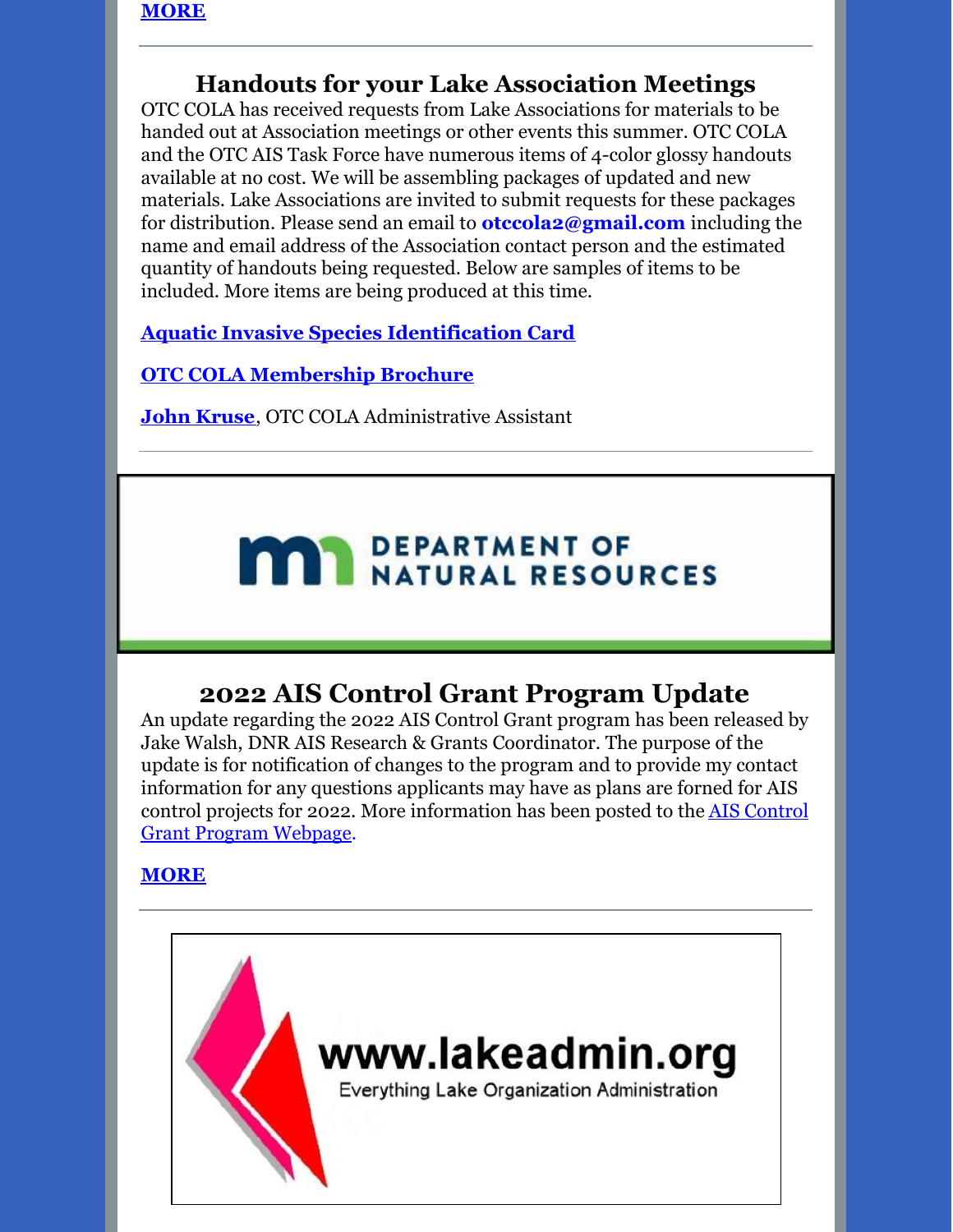**[AIS](https://lakeadmin.org/category/ais/) \* Water [Quality](https://lakeadmin.org/category/waterquality/) \* [Administration](https://lakeadmin.org/category/administration/) \* [Regulation](https://lakeadmin.org/category/regulation/)**

#### **Featured Posts - January 2022**

- **MN [Organizations](https://lakeadmin.org/mnlakeorganizationsandagencies/) and Agencies**
- **OTC [Organizations](https://lakeadmin.org/ottertailcoorganizationsandagencies/) and Agencies**
- **Tax Time - Good Time For Other [Filings](https://lakeadmin.org/lakeannualfilings/)**

**[www.lakeadmin.org](http://www.lakeadmin.org/)**

# **OTC Board Of Commissioner Minutes**

- **[December](https://drive.google.com/file/d/163yiY1NXu_Uc2foshnUb-DqKvdXp85Kb/view?usp=sharing) 14, 2021**
- **[December](https://drive.google.com/file/d/1LkQeiMi4fUxsLS8nLriGd51vvonQNhlS/view?usp=sharing) 21, 2021**
- **[January](https://drive.google.com/file/d/161mFbrTacb0L_W-Rg2YuaiCSrne_K5J8/view?usp=sharing) 4, 2022**
- **[January](https://drive.google.com/file/d/1m8emG2E9aiFX2QobSEnpqRMvpwDLF53B/view?usp=sharing) 11, 2022**

# **Instant Access Links**

- **[Newsletter](http://ottertailcountycola.org/newsletter-article-index/) Article Index**[-](http://ottertailcountycola.org/newsletter-article-index/) Visually scan article titles from all OTC COLA E-Newsletters from 2018.
- **Water Quality [Analysis](https://drive.google.com/drive/folders/1oA6fyrRi-Y3ivybRbmdV946LQXNbcm68?usp=sharing) Reports (2021 samples** Individual reports for 60 OTC COLA Lakes
- **Lake Property Owner [Directories](https://drive.google.com/open?id=1GCTdWuN6D8sSS4Iw5CYs7fx7chTky50k) (2018)** Directories by Street and Name for 100 OTC Lakes
- **OTC COLA [Brochure](https://drive.google.com/file/d/1tXrr7qPbdu57FgRruJJMFV2ord41bZ6c/view)** View and/or download the OTC COLA Brochure
- **We want to hear from you!** Go **[HERE](https://docs.google.com/forms/d/1_MZboIZW-MQjHWOUqNoiWn7LF5UJYDgRdfbq_YjrnbQ/edit)** to give OTC COLA your comments and suggestions

·

# **Subscribe to the OTC COLA [E-Newsletter](https://visitor.r20.constantcontact.com/manage/optin?v=0016gC_WI-CN4wJGUJJs_h_8KsqP7MC2fcs7W09oo_pAVQ1J8LhVLzIBEu4Y05wryo5wL9_Dw-DtniZtwdShRl7vaxtqlwvLHBfglNlDCTnfGl3Mmf7fbD9Etutq4bsOdomX3vXwRa1qTKbkwzBvxir_sI9jo8YH3uaUp8jFsP9MM4%3D&id=preview)**

#### **OTC COLA Board of Directors**

David Helgerson ∙ Jeff Stabnow ∙ Jeff Vansteenburg Roger Neitzke ∙ Ronald Christensen ∙ Scott Gaudette ∙ Sylvia Soeth

#### **OTC COLA Members**

Bass Lake Underwood Association ∙ Berger Lake Association ∙ Big McDonald LID ∙ Boedigheimer Lake Association ∙ Clitherall Lake Association ∙ Dead Lake Association ∙ Devils Lake Association ∙ Eagle Lake Lakeshore Association ∙ East Battle Lake WS Association ∙ Elbow Lake Association ∙ Franklin Lake Association ∙ Hoffman Lake Association ∙ Jewett Lake Association ∙ Lake Lida Property Owners Association ∙ Lake Lizzie Lakeshore Association ∙ Lake Seven Association ∙ Lake Six Association ∙ Leaf Lakes Association ∙ Little McDonald Kerbs and Paul Lakes LID ∙ Long Lake at Vergas Association ∙ Loon Lake Association ∙ Marion Lake Association ∙ McDonald Lake Improvement Association ∙ North Long Lake Association ∙ North Turtle Lake Association ∙ Otter Tail Lakes Property Owners Association ∙ Pebble Lake Association ∙ Pelican Lake Property Owners Association ∙ Pickerel Lake Improvement